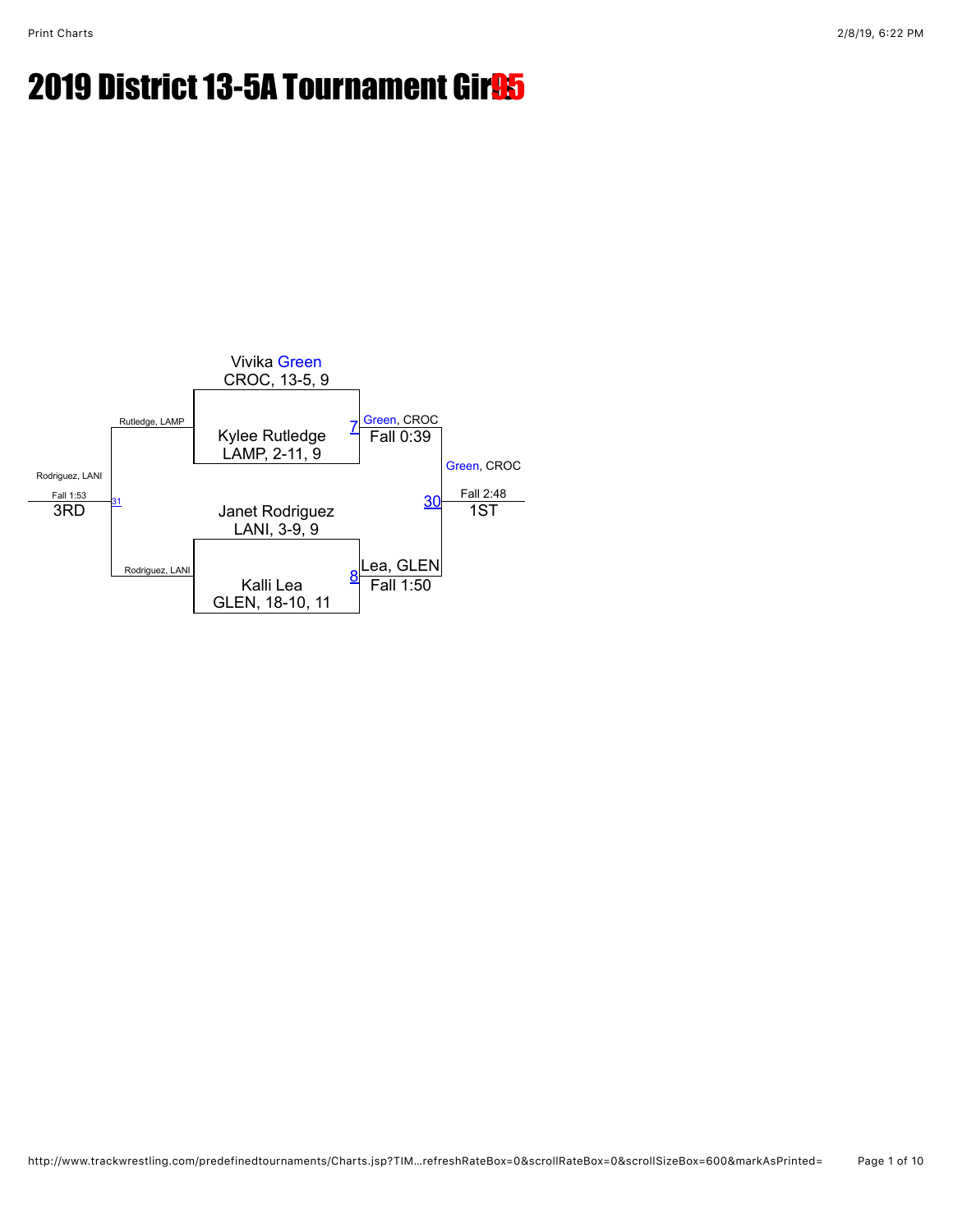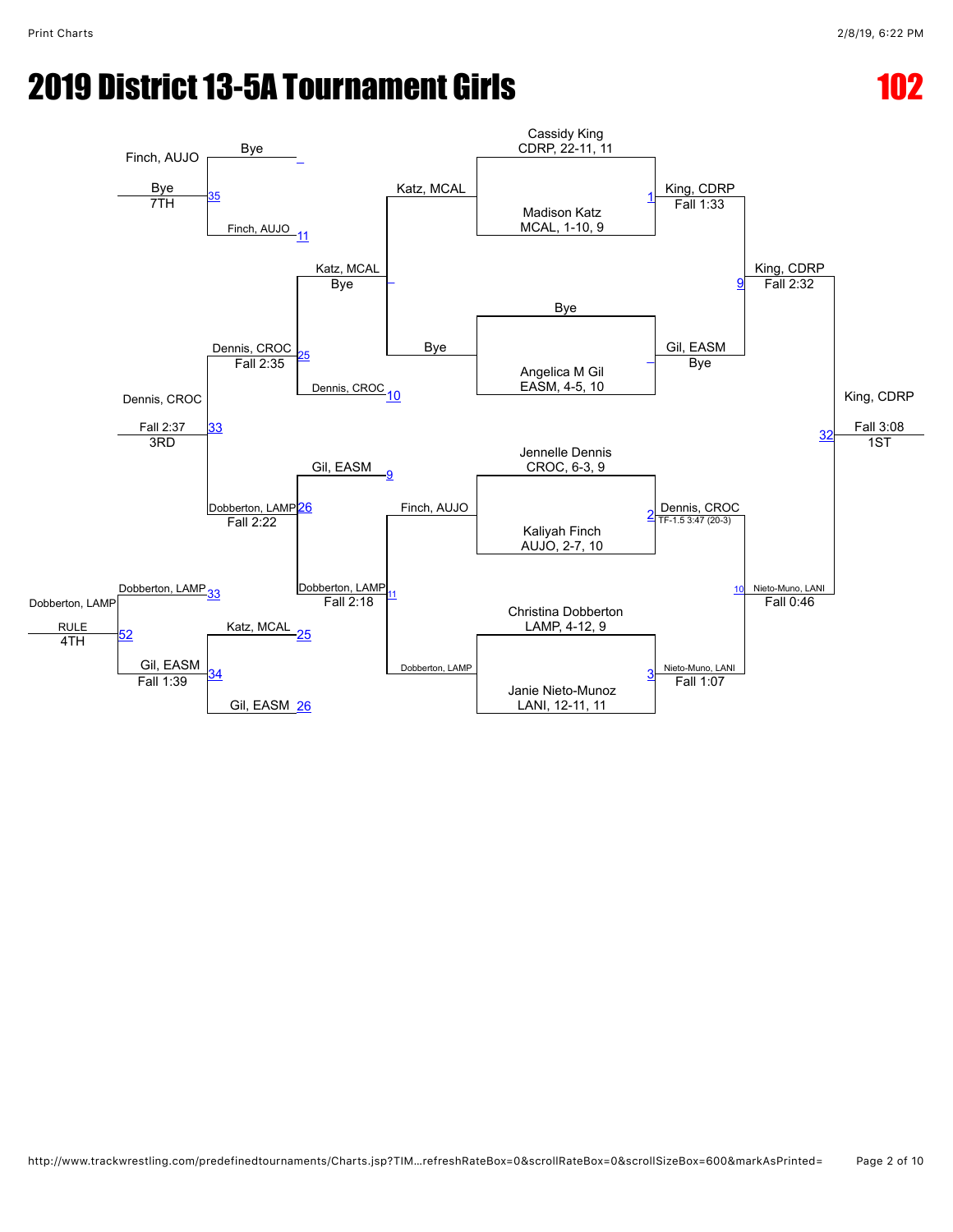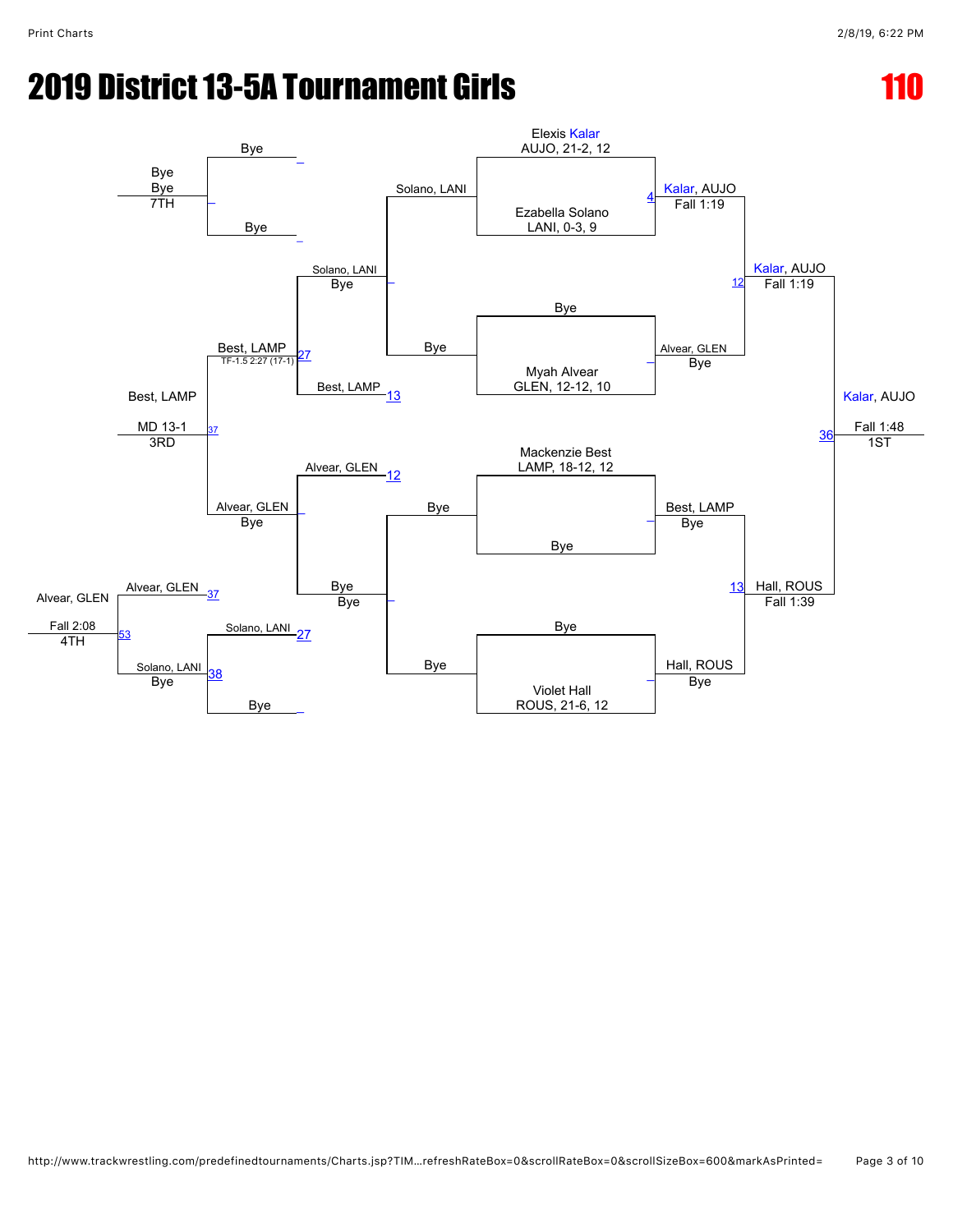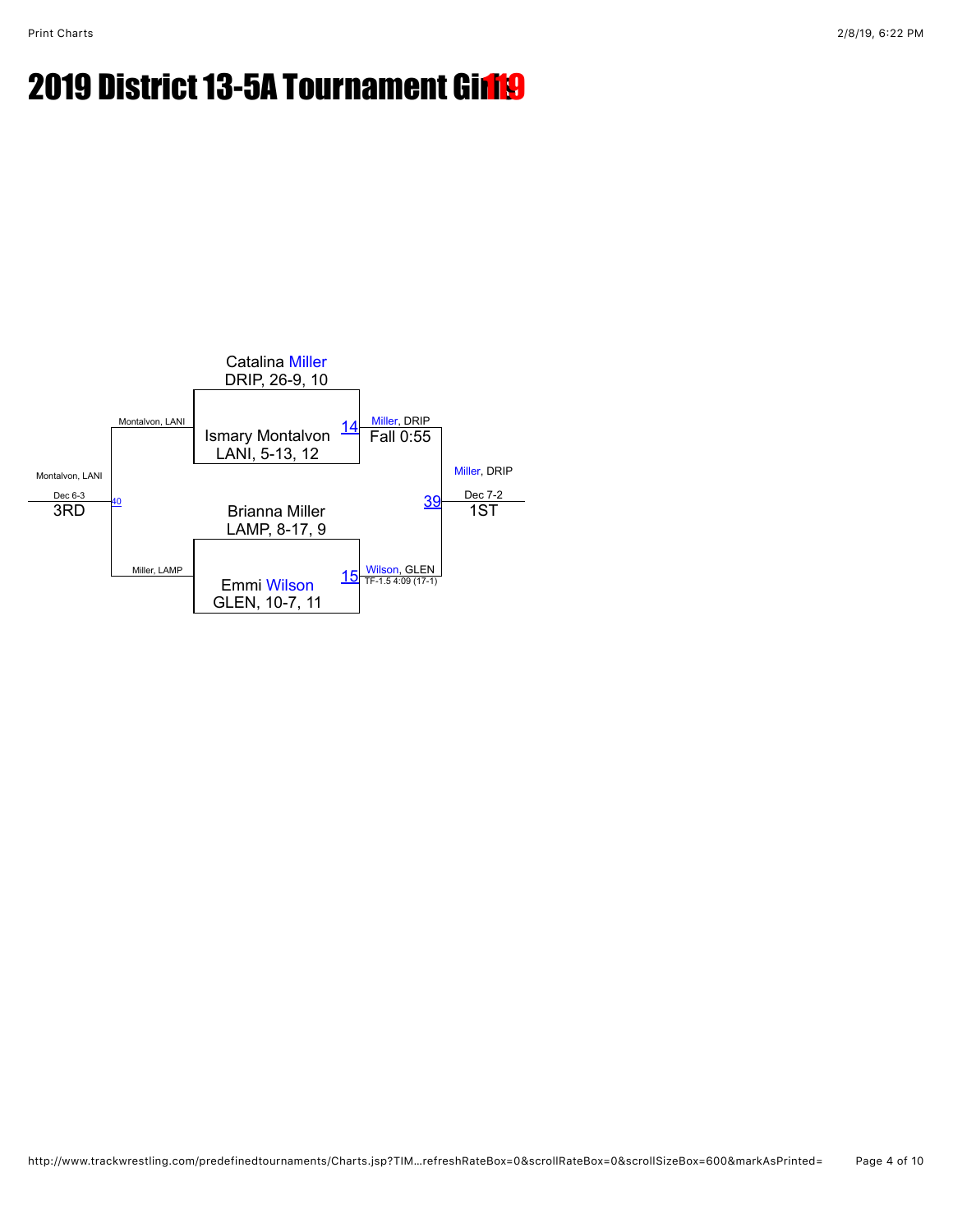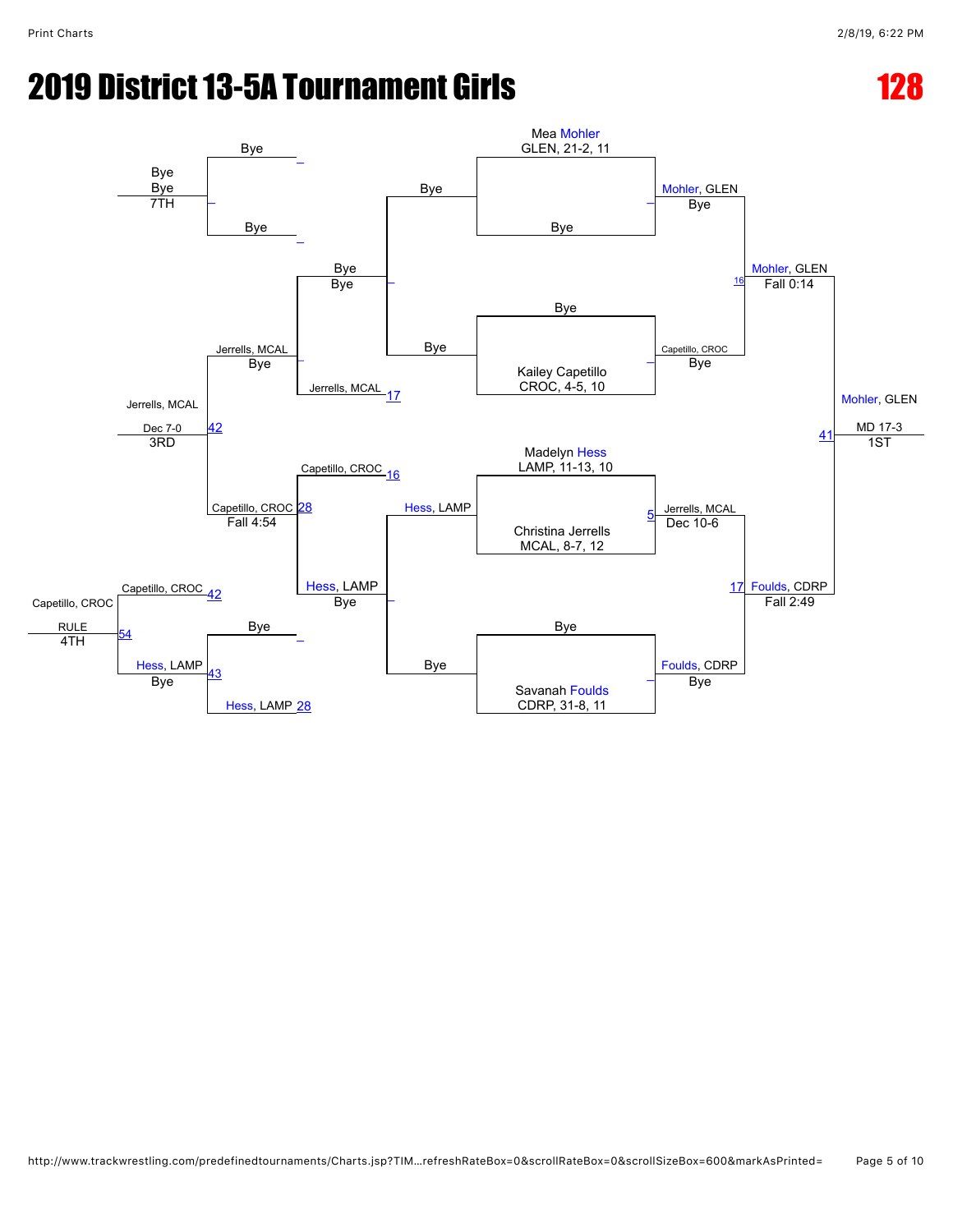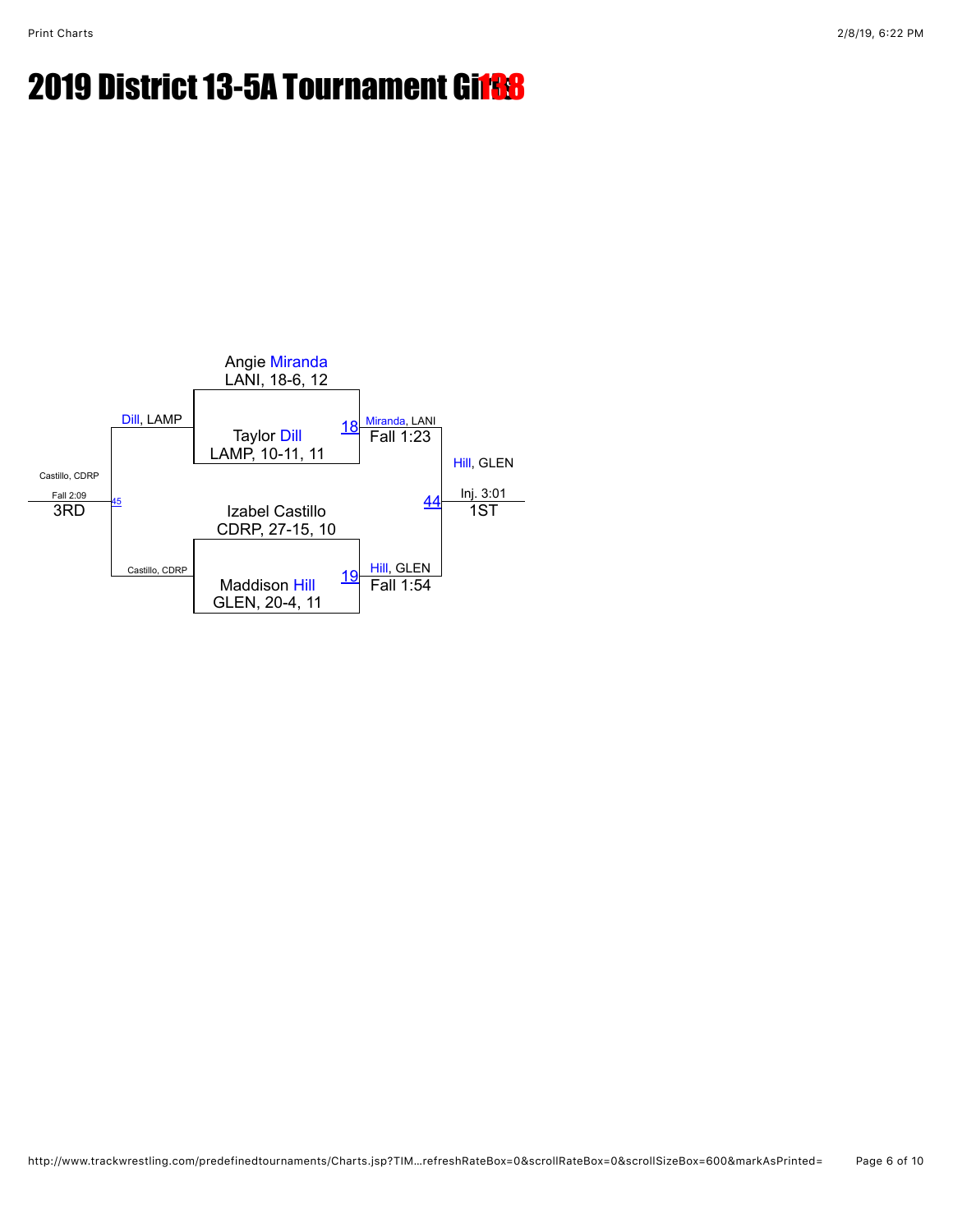## **2019 District 13-5A Tournament Girls 148 and 148 and 148 and 148 and 148 and 148 and 148 and 148 and 148 and 148 and 148 and 148 and 148 and 148 and 148 and 148 and 148 and 148 and 148 and 148 and 148 and 148 and 148 and**

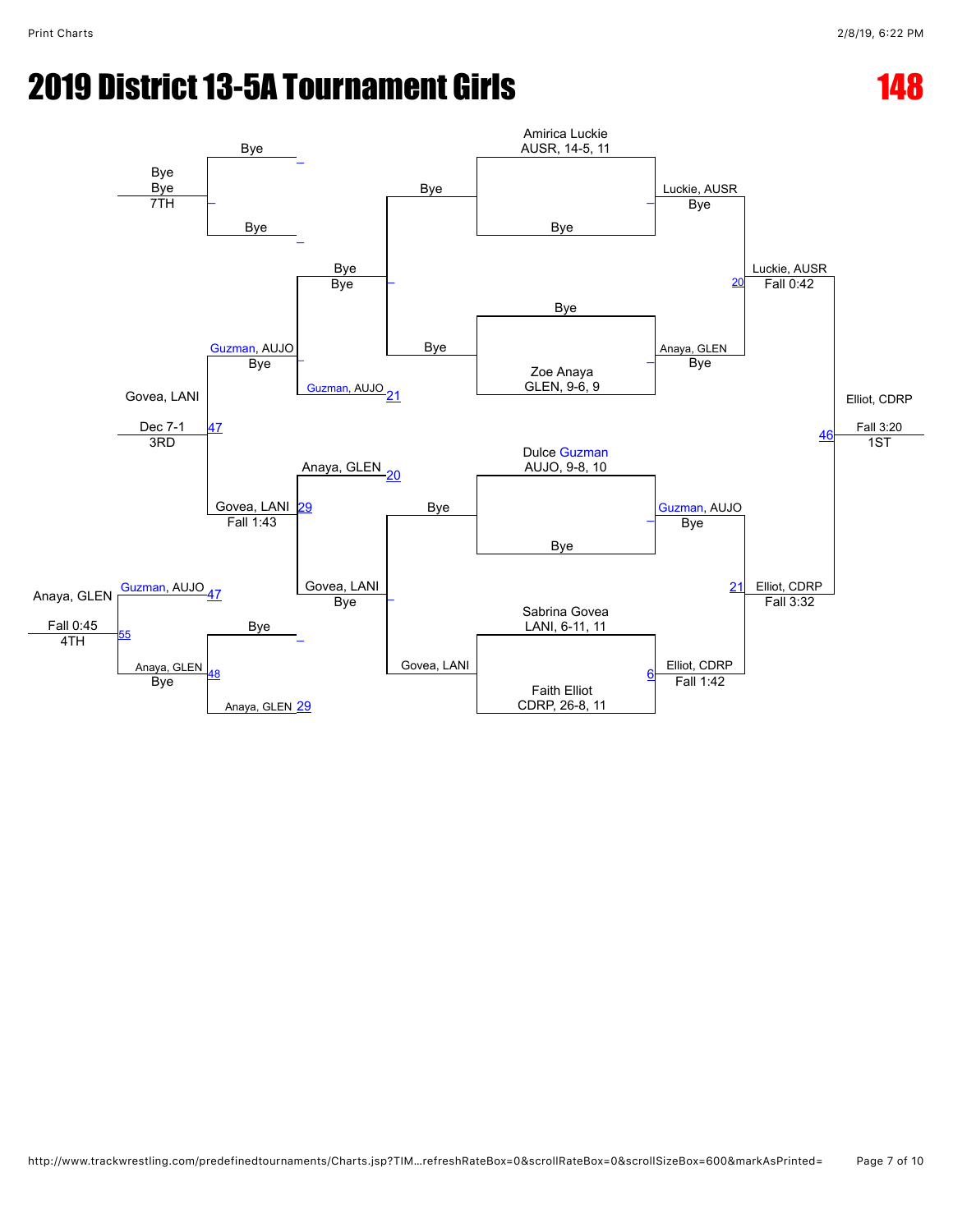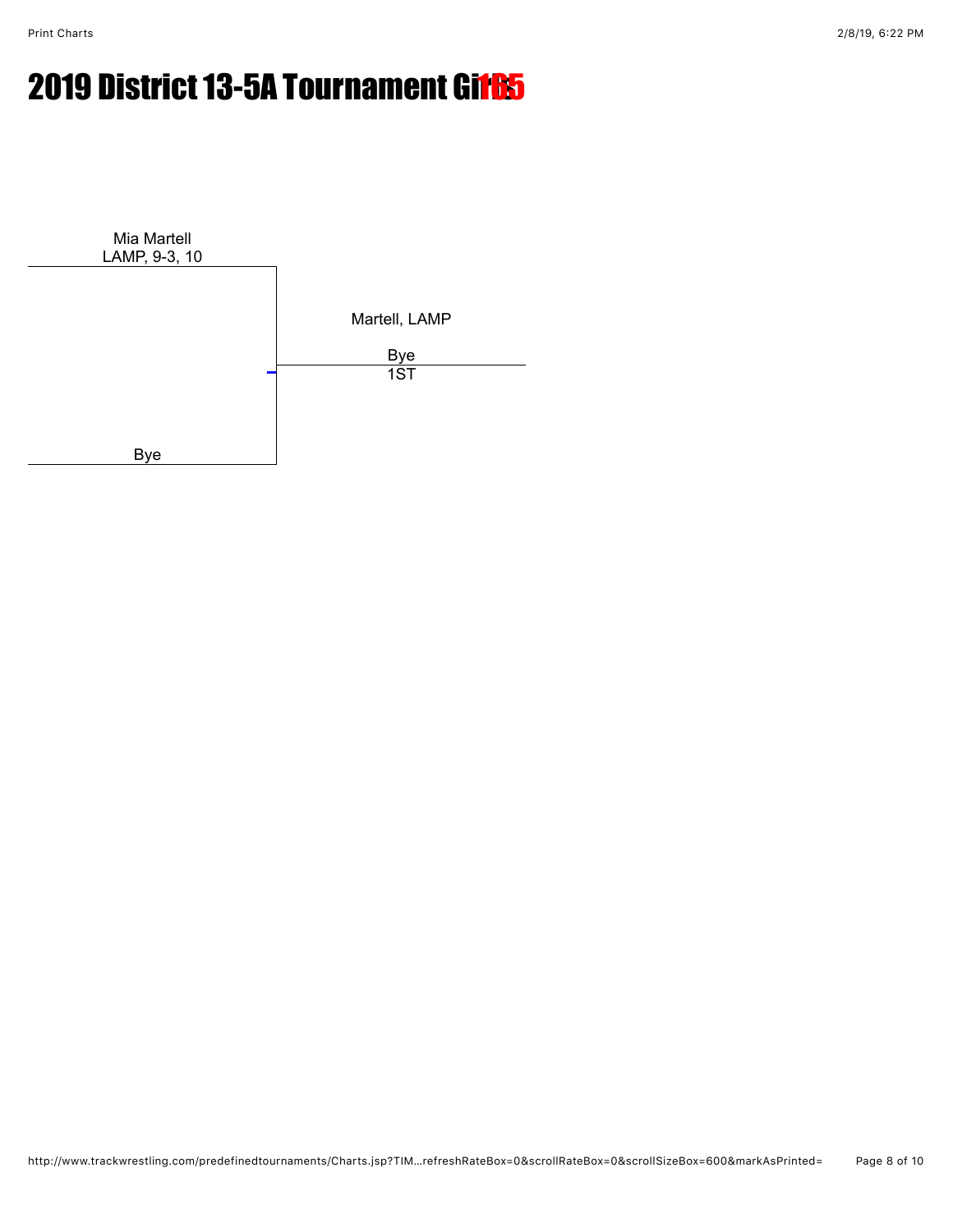